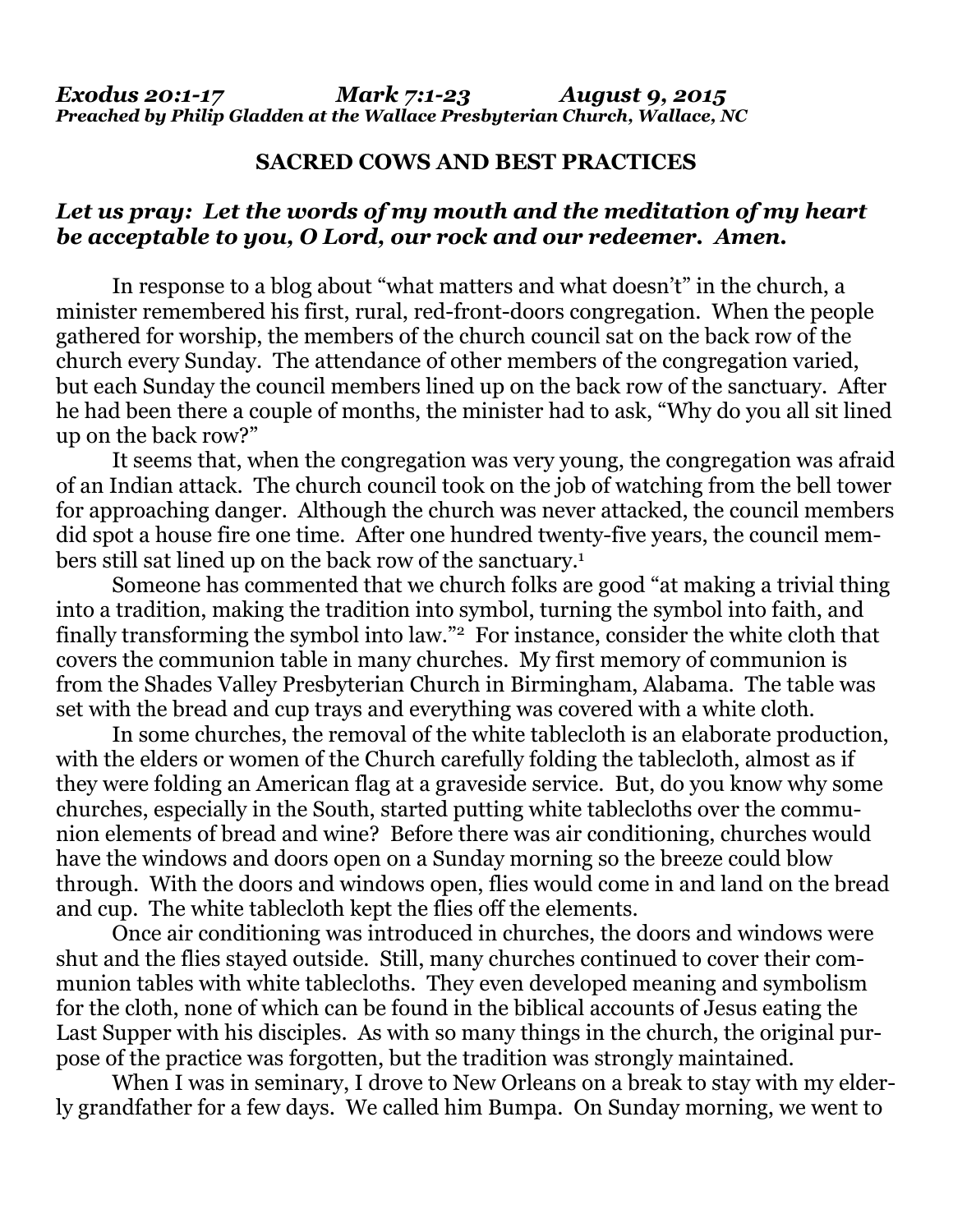our family church where I was baptized and where my grandfather had served as an elder and clerk of session. Bumpa had told the minister that I was coming to visit and that I was a seminary student. The minister invited me to read one of the scripture lessons during worship that day. When it was time for the offering and offertory, the minister reached under the pulpit, pulled out a violin, and began to play the offertory. He was quite good, and apparently he played in worship quite often. However, my grandfather didn't think very highly of his minister playing the violin in the worship service. I have often wondered what Bumpa would think of me playing handbells in worship!

 Another Presbyterian minister who played the violin ran into problems about music in worship. Here is an excerpt from a late 19th century book by Robert Alison called *The Anecdotage of Glasgow*: "The Rev. Dr. William Ritchie of St. Andrew's Church, Glasgow, was exceedingly fond of music, and had taught his church to admire both vocal and instrumental music combined. They determined, if possible, to secure an organ, to assist in aiding the praise in public worship, but were not allowed to do so by the Presbytery, which was of the 'opinion that the use of organs in the public worship of God is contrary to the law of the land and constitution of our Established Church.'

 "This did not, however, prevent Dr. Ritchie cultivating his favorite art. He loved the violin especially, and had both a big and a small one, which he frequently used. Though popular with his own congregation, who were devoted to him, and admired his ministrations, he was not so well liked by his brethren, who thought he acted an unministerial part by playing on the violin. In the year 1807 he was waited upon by a deputation of ministers, to advise him to give up his performances of these instruments on a Saturday night, that he might be the better prepared in spirit for the sacred duties of the Sabbath day. When they arrived, Dr. Ritchie asked them to come in, and he would let them hear one of his favorite tunes, and then they could judge for themselves whether such music was calculated to produce evil or good results.

 "They consented to remain, and he begged them not to interrupt him in the performance till he was done, which would be, at most, in a few minutes. Taking the largest instrument into his hands, he played with care and feeling his own most favorite tune, the *Old Hundred*. The effect was marked. One of the chief divines was entranced, and could not refrain from saying — 'Oh, 'tis a heavenly sound! please let us hear it again.'

 "Dr. Ritchie, marking the favorable impression made, played several sacred pieces to the admiration of the deputation, some of whom declared themselves converts to the beneficial effect upon the mind of sweet sounds."3

 In our gospel story this morning, the Pharisees complain to Jesus about his disciples, "Why don't your disciples live according to the tradition of the elders?" Jesus quotes from the prophet Isaiah ("This people honors me with their lips, but their heart is far away from me."). He then calls their beloved practices into question when he says, "Forsaking the commandment of God you hold fast to human tradition . . . You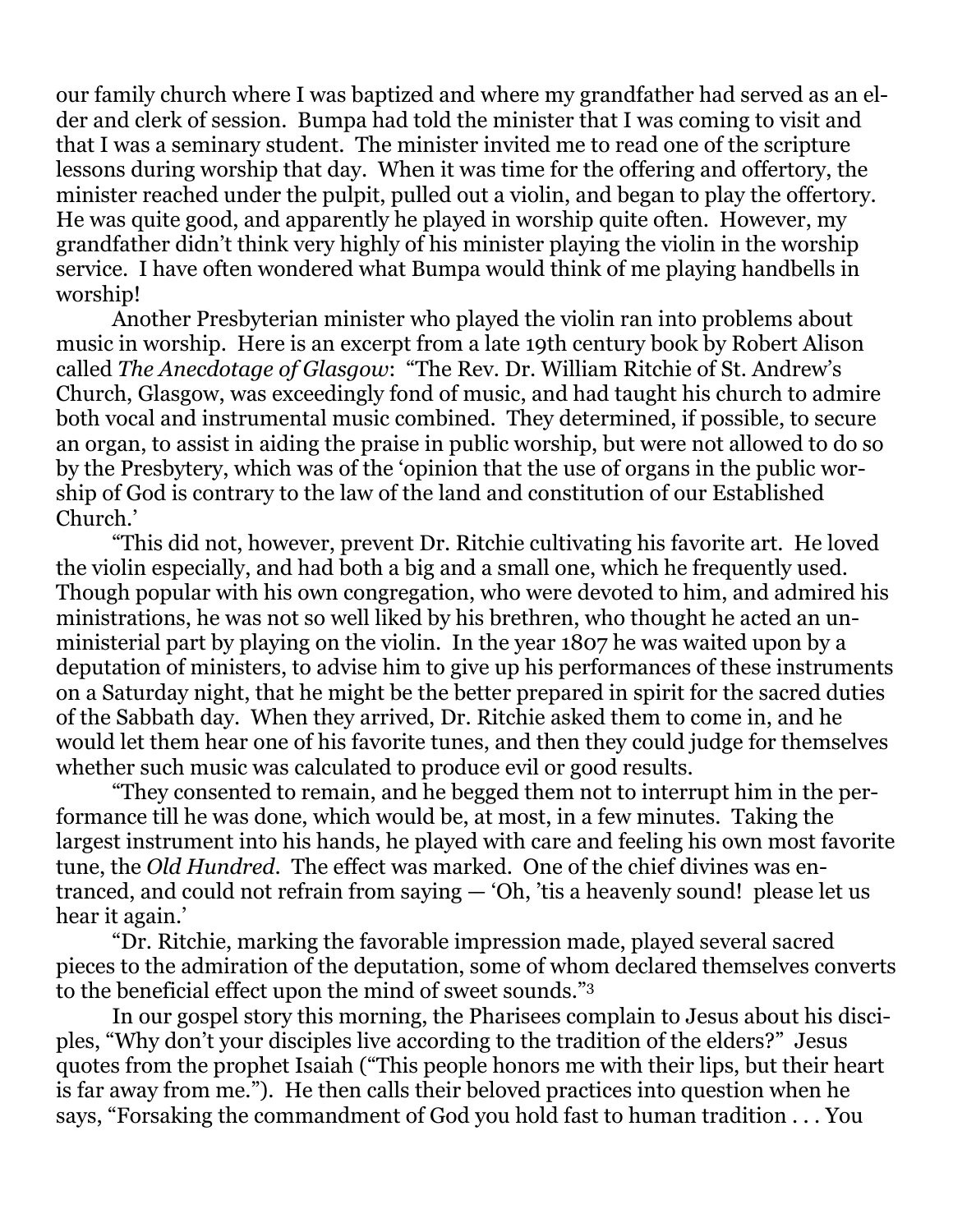well set aside the commandment of God, in order that you might make stand your tradition. . . You cancel the word of God by your tradition." (Mark 7:8, 9, 13)

 There are many discussions — even controversies and fights, what some call the "Worship Wars" — in churches these days. What style of worship will we offer? What kinds of instruments will we allow in the sanctuary? Who can use the church building and for what purposes? What traditions will we build on and what new things will we introduce? What traditions and symbols and ways of doing things have served their purpose and need to be retired? What traditions do we hold onto, even if we can't remember the reason why the practice was started in the first place?

 Bishop Peter Storey served for many years as a South African Methodist minister and was very involved in the anti-apartheid struggle and its aftermath. For seven years, he taught at the Duke Divinity School in Durham. When he returned to South Africa, he helped design and build a Methodist seminary and served as interim president. This distinguished and faithful servant of the Lord, with forty years of ministry, has said, "It is easier to do church than to be church." That is so true — especially when it comes to traditions and customs and rituals and "the way we've always done it."

 When Jesus criticized the Pharisees and certain of the scribes "who had come from Jerusalem," he didn't tell them not to obey and follow God's law. Instead, he criticized them for putting their own traditions and ways of doing things on a higher level than God's law, and then using God's law as a justification for what they wanted to do anyway. Jesus used a particular example based on the commandment "Honor your father and your mother." By designating as a gift for God what could have been used to help one's parent, Jesus said to the religious leaders, you actually go against the purpose of God's law about honoring your parents. And yet, you puff yourselves up and claim that your traditions take priority.

 In his commentary on this gospel story, Lamar Williamson says, "By emphasizing the secondary place of human traditions and the primary place of the commandment of God, this text calls us beyond arguments over what is old and what is new to a concern for what is vital."4 In that sense, Jesus is not condemning all traditions and rituals in the church, and neither should we. On the other hand, when we set *our* traditions, rites, and laws in stone and they end up getting in the way of our keeping God's law, then we have a problem. When our traditions and "the way we've always done things" become sacred cows and quit being the best practices for helping us do what vital in the church, then we have a problem.

 Last Sunday, the members of the Alternative Sunday School Class had an interesting discussion about Chapter 10 of N.T. Wright's book, *small faith — GREAT GOD.*  The chapter is called "Christian Hypocrites?" On a Monday morning years ago, our church secretary told me about the evangelist who had preached the night before at her church's revival. He said people often say to him, "I don't go to church because there are so many hypocrites there." So he asks them, "Do you go to WalMart? There are lots of hypocrites there!"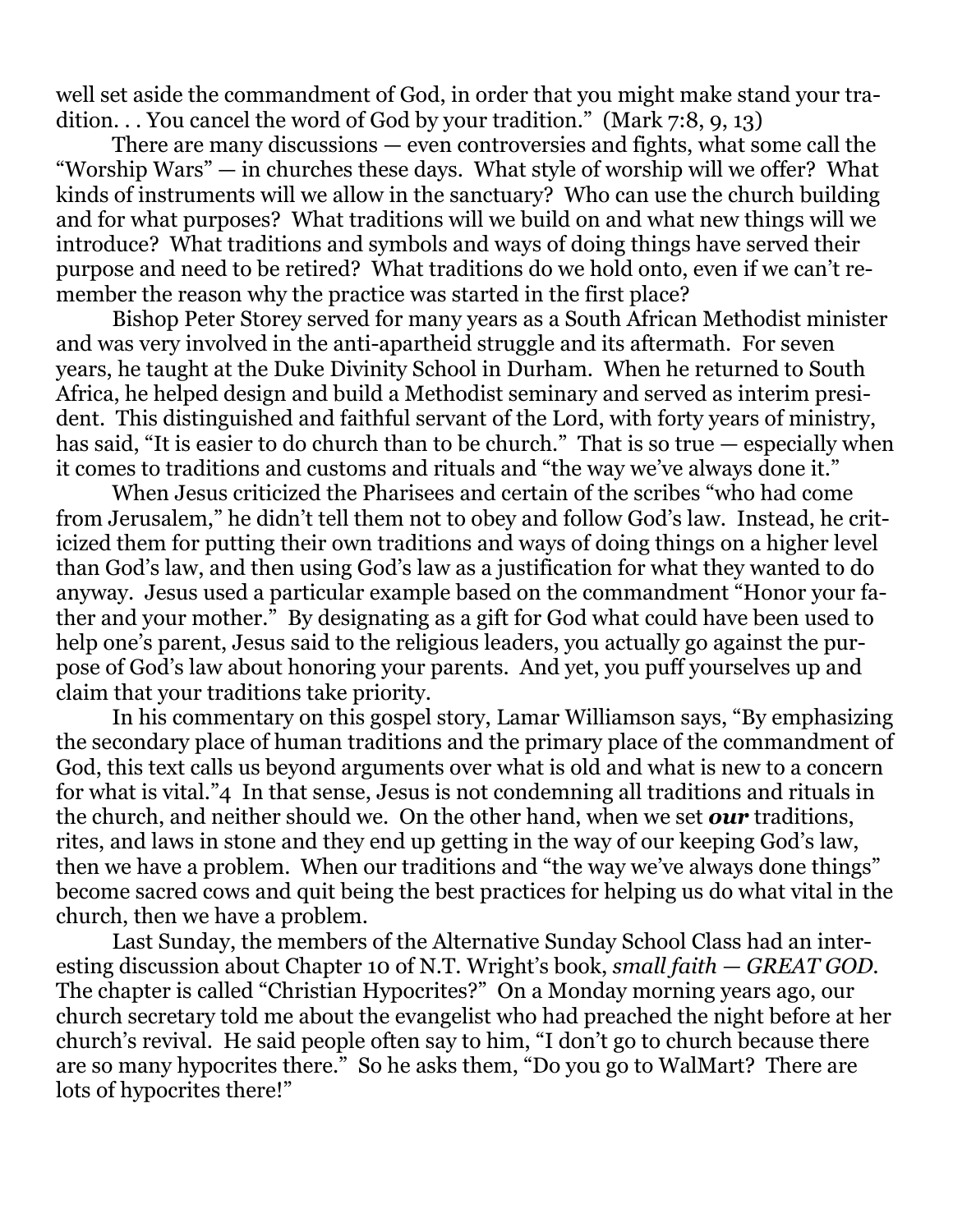Nobody likes to be called a hypocrite, with its implication of being two-faced and insincere. And yet, that's what Jesus called the religious leaders and church people who let their traditions and ways of doing things get in the way of doing what God really called them to do and to be as his people. In his chapter, N.T. Wright says, "We tithe the mint and dill and cumin — we may be scrupulously careful about how we spend Sunday, we may never go to the theater, we may have a regular quiet time, which we never miss, we may know how to dot the i's and cross the t's of the finer points of doctrine — and then when it comes to the weightier matters of the law, we fall flat on our faces — justice and love."5

 The word "hypocrite" originated from the stage and theater, and referred to the role an actor or actress played. In light of this gospel story, in which Jesus chastises the religious folk for being hypocrites, he seems to be saying, "Don't play-act to obey God's law." As someone has said, Jesus doesn't want us to be actors of the word, but doers of the word.

 The story is told about Mark Twain attending a church service after the minister, who was a friend of Twain's, had repeatedly urged him to come. The minister worked very hard on his sermon during the week, in anticipation of preaching before the great Mark Twain. However, as he preached, he couldn't help but notice that Mark Twain seemed to be completely unmoved, even uninterested, in his sermon.

 After the service, Mark Twain told the minister, "I have a book at home with every word you preached this morning." The minister was quite upset and assured Mark Twain that he had worked hard on the sermon that week, that it was original, and that he had never preached it before. Still, Mark Twain claimed to have a book with every word the minister had preached. "I want to see this book," demanded the minister.

 The next day the minister found a neatly wrapped package from Twain at his front door. When he opened the package, he found a dictionary. Inside the front cover, Mark Twain had written, "Words, just words, just words."6

 Our congregation will mark its 131st anniversary in November. We have a long history of faithful service to our Lord Jesus Christ and this community. We also have 131 years of traditions and ways of doing things. Let us hope and pray that our traditions will always help us remember and do what is most vital. Let us hope and pray and act to be the church and not just do church.

*Let us pray: Lord Jesus, you bring people together to be your Body, your Church. Save us from everything false, distracting and enslaving. Heal us from legalism, prejudice, and short sightedness. Help us build communities instead of institutions. Empower us to make disciples instead of members. Cleanse us within so that everything that pours forth from our lips, hearts and hands is full of your grace and salvation. In your name we ask and pray so you alone may be glorified. Amen.*